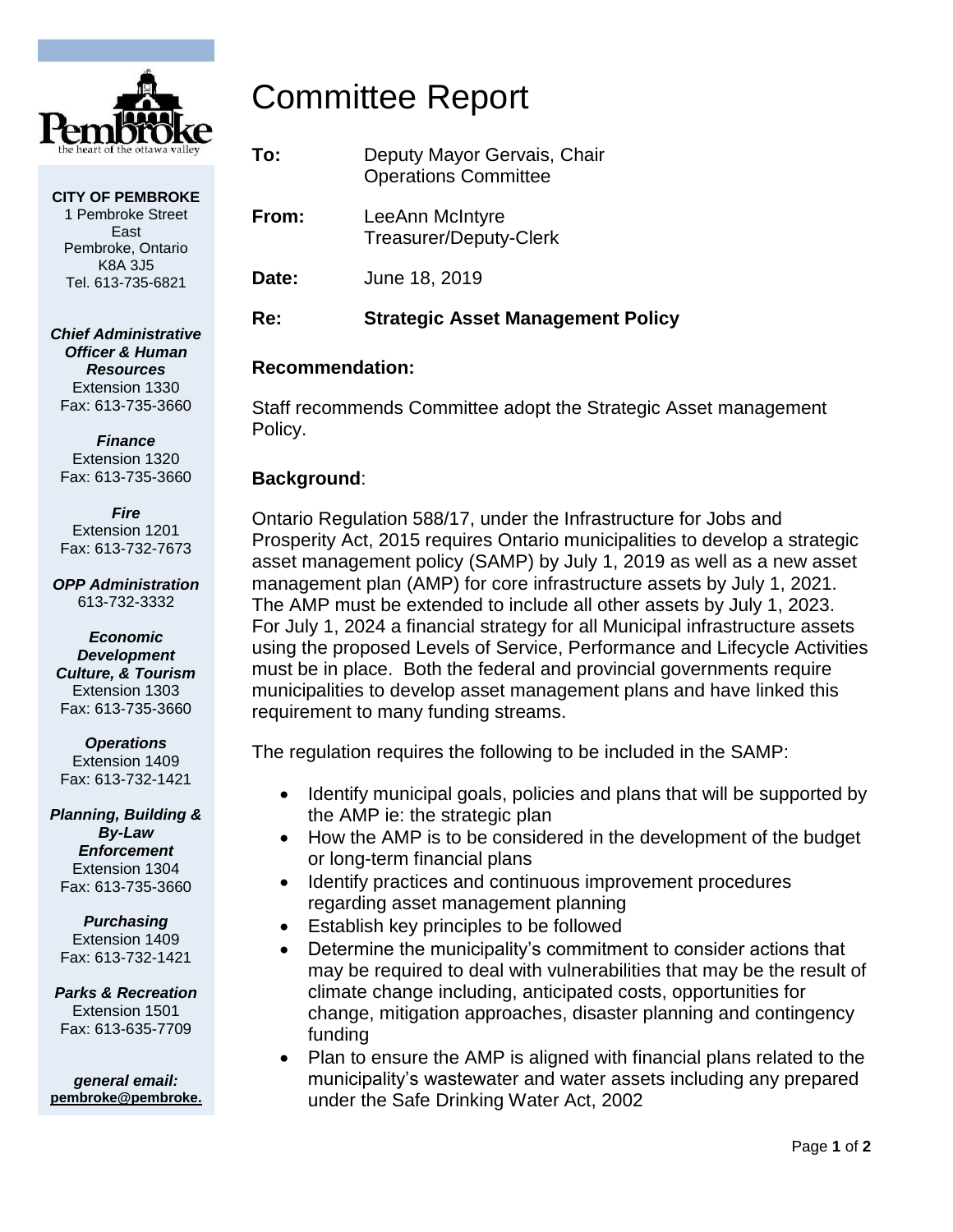

**CITY OF PEMBROKE** 1 Pembroke Street East Pembroke, Ontario K8A 3J5 Tel. 613-735-6821

*Chief Administrative Officer & Human Resources* Extension 1330 Fax: 613-735-3660

*Finance* Extension 1320 Fax: 613-735-3660

*Fire* Extension 1201 Fax: 613-732-7673

*OPP Administration* 613-732-3332

*Economic Development Culture, & Tourism* Extension 1303 Fax: 613-735-3660

*Operations* Extension 1409 Fax: 613-732-1421

*Planning, Building & By-Law Enforcement* Extension 1304 Fax: 613-735-3660

*Purchasing* Extension 1409 Fax: 613-732-1421

*Parks & Recreation* Extension 1501 Fax: 613-635-7709

*general email:* **pembroke@pembroke.**

- Plan to ensure the AMP is aligned with the municipality's official plan and Ontario's land-use planning framework, including the Planning Act
- Explain the capitalization thresholds and how they compare with the Tangible Capital Asset Policy
- A commitment to coordinate planning for infrastructure assets that are connected or shared with neighbouring municipalities or jointlyowned municipal bodies
- Identify persons responsible for asset management planning including the executive lead
- Explain Council's involvement in asset management planning
- A commitment to provide opportunities for residents and other interested parties to provide input into the asset management planning process
- The policy must be reviewed and updated if necessary every five years at a minimum.

The policy provides the framework to assist staff in preparing an asset management plan and integrating all other plans, policies and pertinent legislation with it. It requires Council to think beyond the current term and consider the effects of climate change and the needs of the municipality now and into the future. The policy also defines the role of staff, Council and the public in the capital infrastructure planning process.

# **Financial Implication:**

The outcome of the AMP will determine the financial impact of this legislation however, Council will have input into determining levels of service and other factors that will ultimately affect the finances of the City.

Respectfully submitted,

Letter M' rape

LeeAnn McIntyre Treasurer/Deputy-Clerk

 $\mu$ ery Rapeire

Terry Lapierre Chief Administrative Officer/Clerk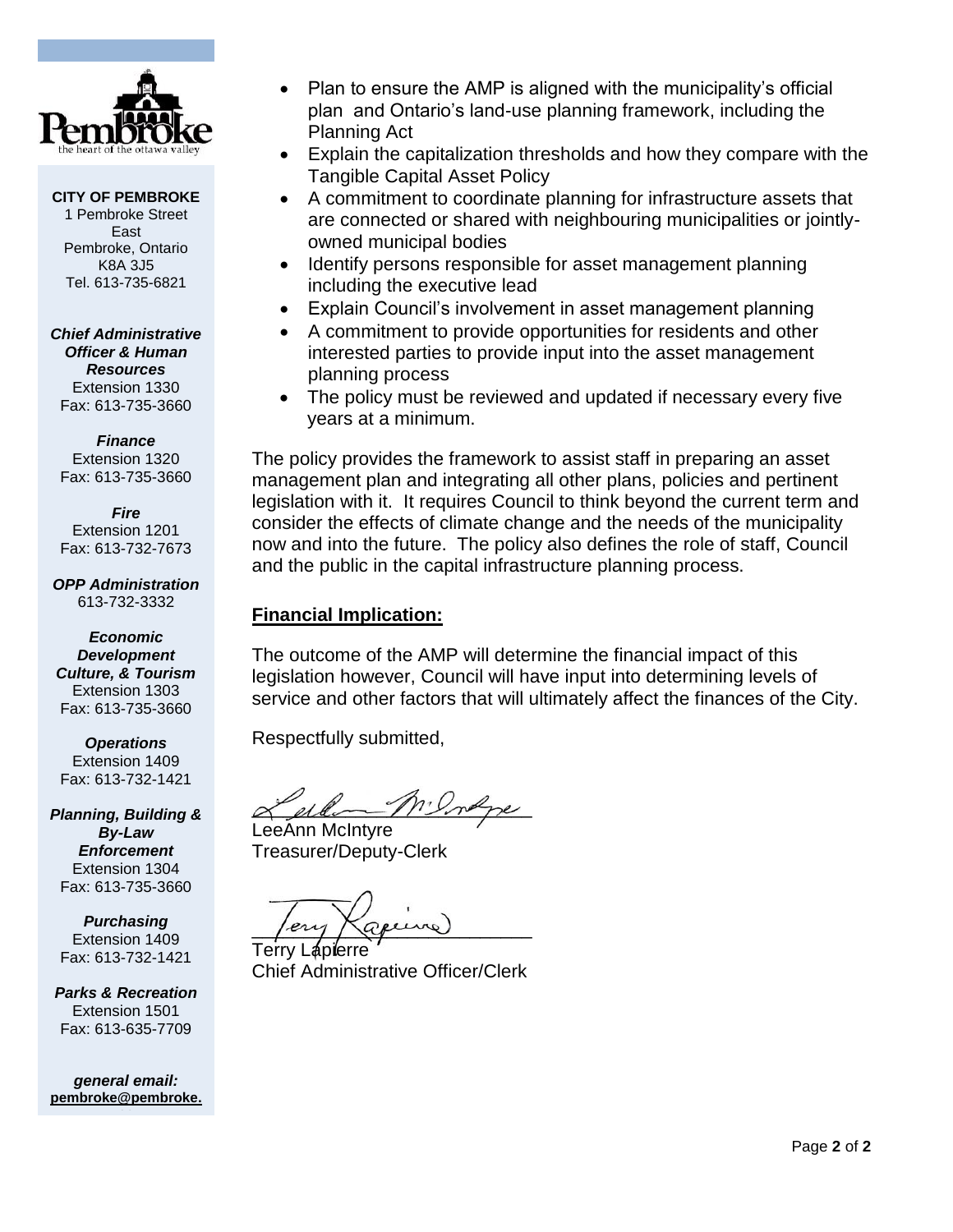| June 2019           | Corporation of the City of Pembroke      |          |
|---------------------|------------------------------------------|----------|
| Revision #:         | <b>Strategic Asset Management Policy</b> |          |
| Date: June 2019     | Policy: T2019-01                         | Treasury |
| Coverage: Corporate |                                          |          |

## **POLICY STATEMENT:**

The City of Pembroke shall adopt and apply recognized asset management practices in support of service delivery to its customers.

# **1.0 Purpose**

The purpose of this strategic asset management policy is to provide leadership in and commitment to the development and implementation of the City of Pembroke's asset management program. It is intended to guide the consistent use of asset management across the organization, to facilitate logical and evidence-based decision making for the management of municipal infrastructure assets and to support the delivery of sustainable community services today and into the future.

By using sound asset management practices, the City will work to ensure that all municipal infrastructure assets meet expected performance levels and continue to provide desired service levels in the most efficient and effective manner. Linking service outcomes to infrastructure investment decisions will assist the City in focusing on service, rather than budget driven asset management approaches.

This policy demonstrates an organization-wide commitment to the good stewardship of municipal infrastructure assets, and to improved accountability and transparency to community through the adoption of best practices regarding asset management planning.

## **2.0 Background**

The City is responsible for providing a range of essential services to the community, including safe and reliable transportation infrastructure, sanitary sewer, stormwater management, drinking water, facilities and parks to name a few. To deliver these services it owns and manages a diverse municipal infrastructure asset portfolio of roads, bridges, culverts, watermains, reservoirs, storm sewers, sanitary sewers, treatment plants, fleet, equipment, land and land improvements, facilities, parks and trails, etc. As the social, economic and environmental wellbeing of the community depends on the reliable performance of these municipal infrastructure assets, it is critical to implement a systematic approach to their management and provide long-term financial sustainability.

Asset management is such an approach and refers to the set of policies, practices and procedures that will allow the City to realize maximum value from its municipal infrastructure assets. This asset management approach will enable the City to make informed decisions regarding the planning, building, operation, maintaining, renewing, replacing and disposing of municipal infrastructure assets through a wide range of lifecycle activities. Furthermore, it is an organization-wide process that involves the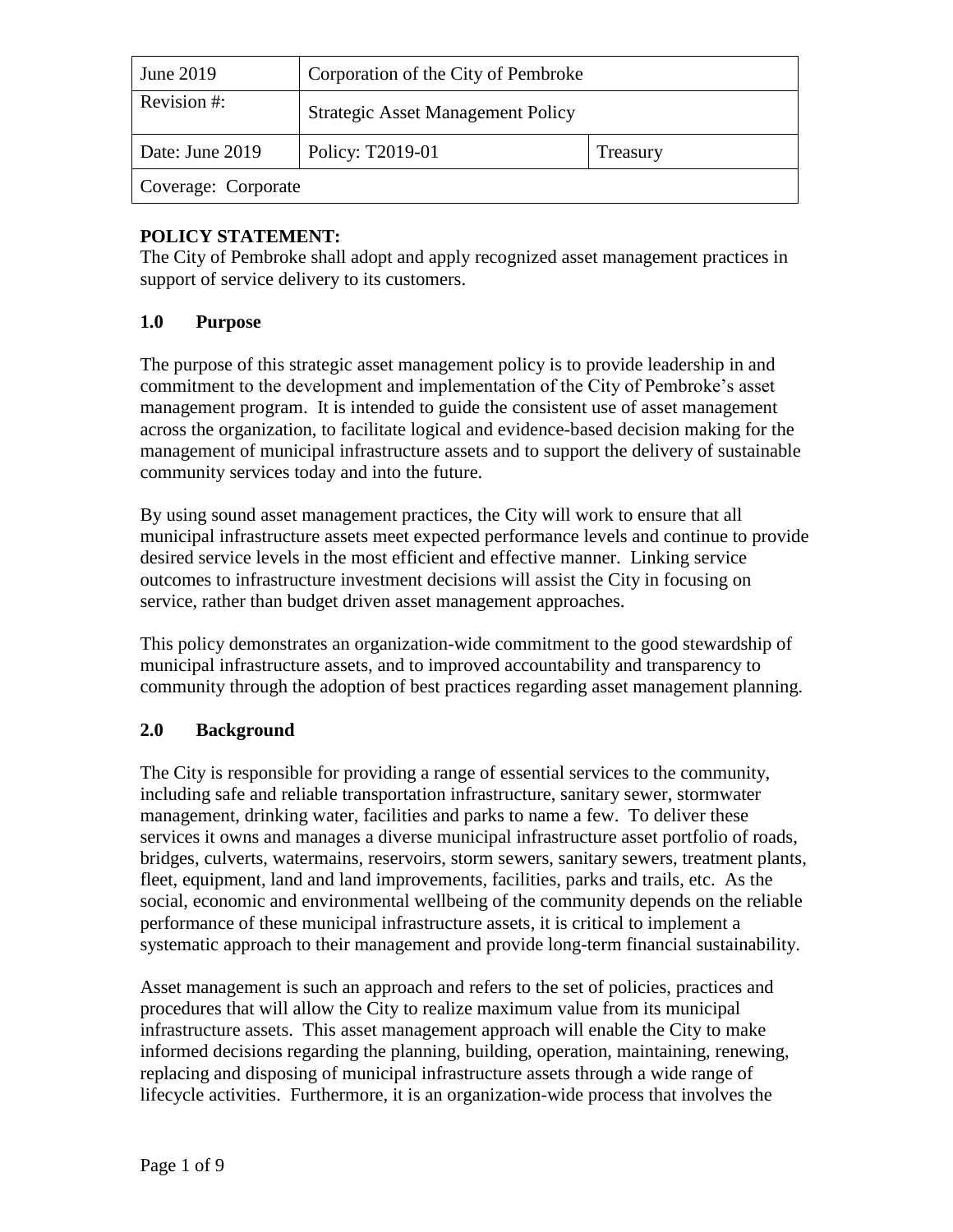| June 2019           | Corporation of the City of Pembroke      |          |
|---------------------|------------------------------------------|----------|
| Revision #:         | <b>Strategic Asset Management Policy</b> |          |
| Date: June 2019     | Policy: T2019-01                         | Treasury |
| Coverage: Corporate |                                          |          |

coordination of activities across multiple departments and service areas such as, the Treasury, Operations, Parks and Recreation, Fire, and Planning, Building Inspection and By-Law Enforcement departments. As such, it is useful to adopt a structured and coordinated approach to outlining the activities, roles and responsibilities of the organizations actors, as well as the key principles that should guide all asset management decision-making.

A comprehensive and holistic asset management approach will support efficient and effective delivery of expected levels of service and ensure that due regard and process are applied to the long-term management and stewardship of all municipal infrastructure assets. In addition, it will align the City with provincial and national standards and regulations such as the Infrastructure for Jobs and Prosperity Act, 2015 and Ontario Regulation 588/17, enabling the municipality to take full advantage of available grant funding opportunities.

The approval of this policy is an important step towards integrating the municipality's strategic mission, vision and goals with its asset management program, and ensuring that critical municipal infrastructure assets and vital services are maintained and provided to the community in a consistent, reliable and sustainable manner.

## **3.0 Definitions**

Unless otherwise noted, the definitions provided in this document align with those outlined in Ontario Regulation 588/17 (O. Reg. 588/17), Asset Management Planning for municipal infrastructure, and the Infrastructure for Jobs and Prosperity Act, 2015.

- 1. **Asset management (AM)** the coordinated activity of an organization to manage assets by controlling all activities involved in the asset's life cycle from planning and acquisition/creation, to operational and maintenance activities, rehabilitation/renewal and replacement or disposal, while balancing costs, risks, opportunities and performance benefits to realize maximum value.
- 2. **Asset management plan (AMP)** documented information that specifies the activities, resources, and timescales required for an individual asset, or a grouping of assets, to achieve the organization's asset management objectives.
- 3. **Capitalization threshold** the value of a municipal infrastructure asset at or above which a municipality will capitalize the value of it and below which it will expense the value of it.
- 4. **Green infrastructure asset** an infrastructure asset consisting of natural or human-made elements that provide ecological and hydrological functions and processes and includes natural heritage features and systems, parklands,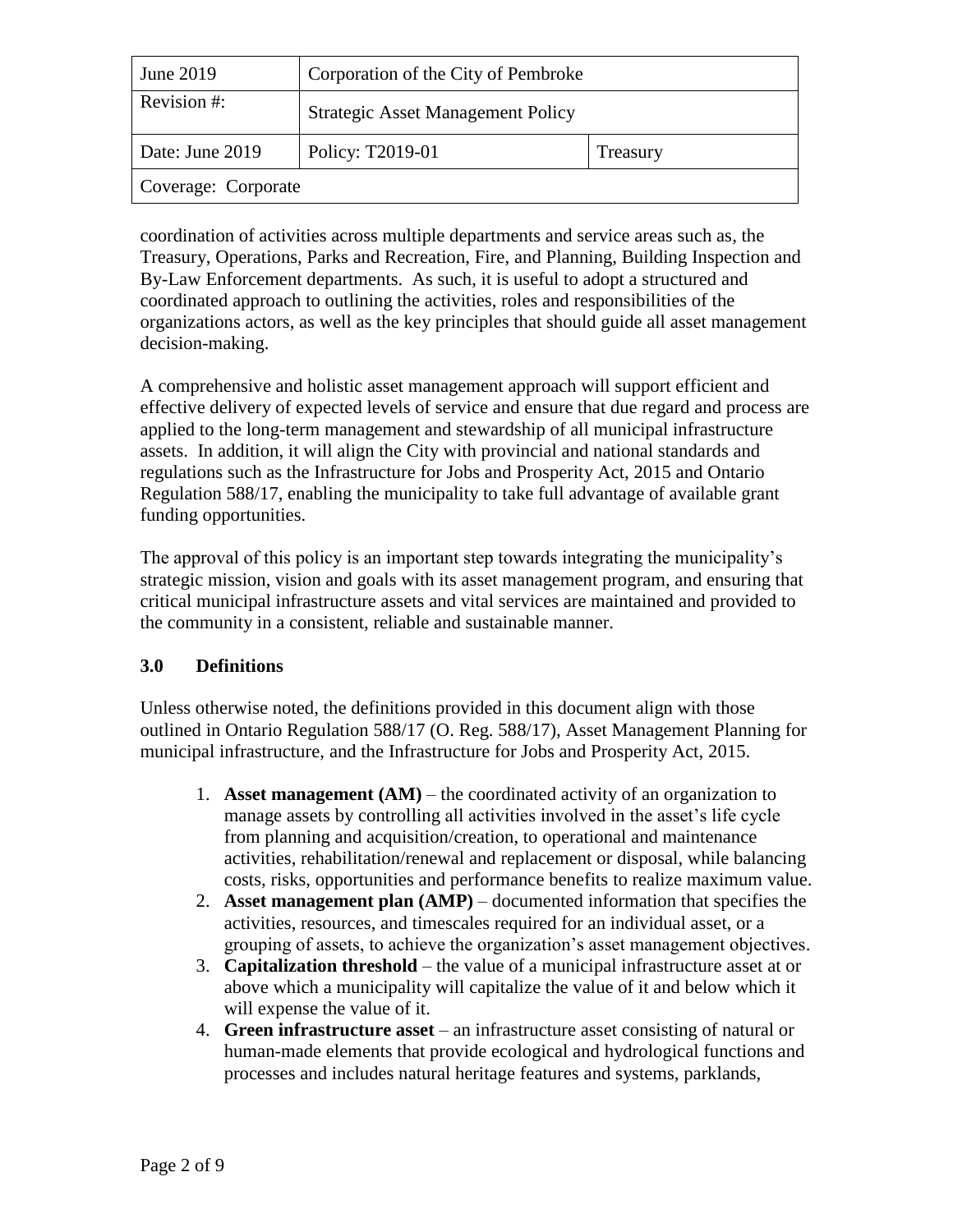| June 2019           | Corporation of the City of Pembroke      |          |
|---------------------|------------------------------------------|----------|
| Revision #:         | <b>Strategic Asset Management Policy</b> |          |
| Date: June 2019     | Policy: T2019-01                         | Treasury |
| Coverage: Corporate |                                          |          |

stormwater management systems, street trees, urban forests, natural channels, permeable surfaces and green roofs.

- 5. **Level of service** parameters, or combination of parameters, which reflect social, political, environmental and economic outcomes that the organization delivers
- 6. **Lifecycle activities** activities undertaken with respect to a municipal infrastructure asset over its service life, including constructing, maintaining, renewing, operating, decommissioning, and all engineering/design work associated with those activities.
- 7. **Municipal infrastructure asset** an infrastructure asset, including a green infrastructure asset, directly owned by a municipality or included on the consolidated financial statements of a municipality, but does not include an infrastructure asset that is managed by a joint municipal water board.
- 8. **Service life**  the total period during which a municipal infrastructure asset is in use or is available to be used.
- 9. **Budget Committee**  shall be the CAO, Treasurer, Deputy-Treasurer and respective Manager.

# **4.0 Alignment with the City's Strategic Direction**

Effective management of infrastructure assets requires the alignment of the many initiatives underway at any given time. This will necessitate an integrated approach that aligns with the City's goals defined in the Strategic Plan and requires congruency with the City's financial plans, master plans, Official Plan, Development Charges Study, Emergency Response Plan, and Fire Master Plan.

## **5.0 Scope**

The Strategic Asset Management Policy applies to all physical assets that enable the City to provide services. These may include roads, sidewalks, pathways, bridges, watermains, sanitary and storm sewers, pumping stations, reservoirs, treatment plants, fleet, IT systems, buildings, parks, and lands used for operational purposes.

## **6.0 Policy Statements**

The following policy statements have been developed to guide the City:

1. The City will implement an enterprise-wide asset management program covering all departments. The program will promote lifecycle and risk management of all municipal infrastructure assets, with the goal of achieving the lowest total costs while meeting established levels of service.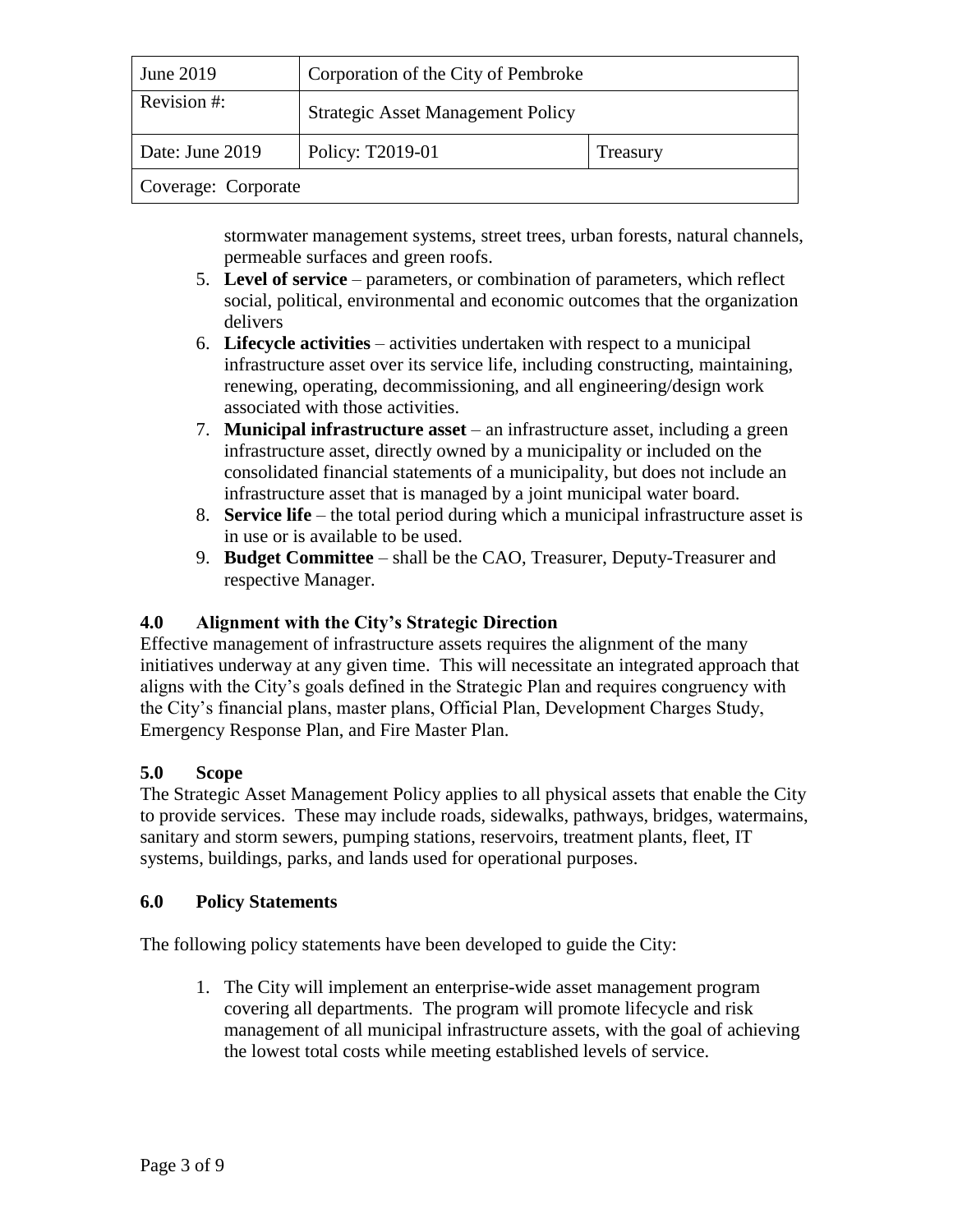| June 2019           | Corporation of the City of Pembroke      |          |
|---------------------|------------------------------------------|----------|
| Revision #:         | <b>Strategic Asset Management Policy</b> |          |
| Date: June 2019     | Policy: T2019-01                         | Treasury |
| Coverage: Corporate |                                          |          |

- 2. The City will develop financial plans that determine the level of funding required to achieve short-term operating and maintenance needs, in addition to long-term funding needs to replace and/or renew municipal infrastructure assets based on lifecycle costing.
- 3. The City will integrate the AMP into its long-term financial planning and budgeting processes. The AMP will be referenced by senior staff in the preparation of their budget submissions to help them:
	- i. Identify potential revenues and costs associated with forthcoming infrastructure asset decisions
	- ii. Incorporate new revenue streams and alternative funding opportunities where possible
	- iii. Evaluate the validity and need of each new capital asset and consider the impact on future operating costs

The departmental budget submission will be reviewed and evaluated by the budget committee in preparation of the City's annual budget.

The AMP progress will be considered annually in the creation of the City's capital and operating budgets and long-term financial plans. The AMP will be referenced by senior staff in order to:

- i. Look up forecasted spending needs identified in the plan
- ii. Verify progress made on the plan and identify potential gaps
- iii. Prioritize spending needs, across the identified gaps

The Treasurer and/or the Deputy-Treasurer will be involved in asset management planning to facilitate the bridge between:

- i. The financial strategy developed in the AMP
- ii. The budget submissions for each department
- iii. The overall budgeting process
- 4. The City will implement continuous improvement protocols and adopt best practices regarding asset management planning, including:
	- i. Complete and Accurate Asset Data
	- ii. Condition Assessment Protocols
	- iii. Risk Management
	- iv. Lifecycle Management
	- v. Financial Strategy Development
	- vi. Level of Service Framework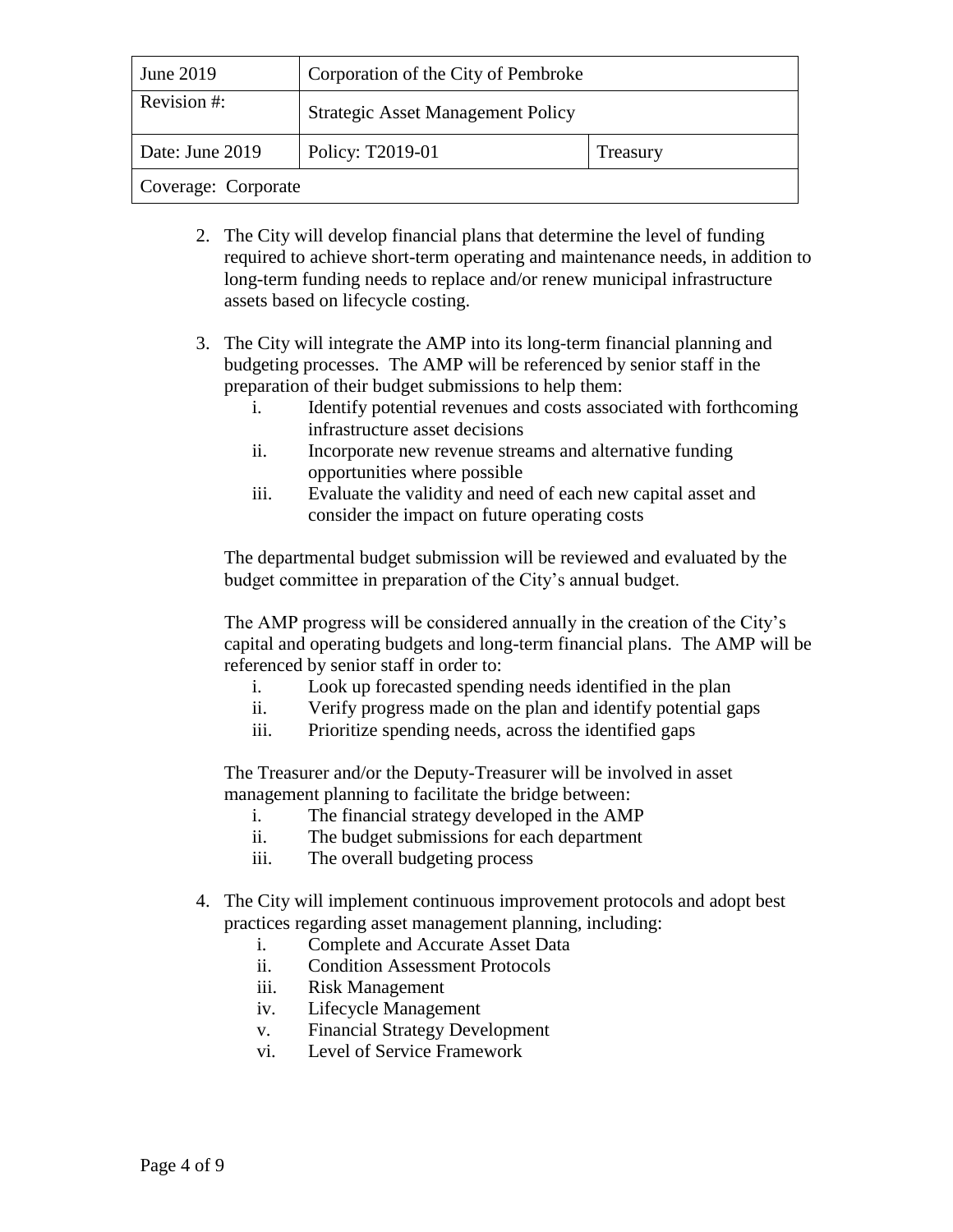| June 2019           | Corporation of the City of Pembroke      |          |
|---------------------|------------------------------------------|----------|
| Revision #:         | <b>Strategic Asset Management Policy</b> |          |
| Date: June 2019     | Policy: T2019-01                         | Treasury |
| Coverage: Corporate |                                          |          |

- 5. The City will develop and maintain an asset inventory of all municipal infrastructure assets. These may include a unique ID, description, location information, historical and replacement value, performance characteristics and/or condition, estimated remaining life and estimated repair, rehabilitation or replacement date; and estimated repair, rehabilitation or replacement costs.
	- i. Asset hierarchies created to develop the original asset inventory will continue to be used to consolidate data for multiple initiatives, e.g., PSAB Financial Reporting, Financial Information Return Reporting, Budget Reporting, and Asset Management, as per Section 3.2 1a of the 2009 PSAB 3150 Compliance Report.
- 6. The Strategic Asset Management Policy applies to all assets whose role in service delivery requires deliberate management by the City. The servicefocus intent of this policy differentiates its requirements from the capitalization thresholds which were developed for the purposes of financial reporting. Therefore, the capitalization threshold developed for the financial reporting (PSAB) will not be the guide in selecting the assets to include in the AMP. Capitalization thresholds for the AMP will be based on Councilendorsed principles and professional judgement of senior staff.
- 7. The City will develop and maintain an asset management plan (AMP) that incorporates all municipal infrastructure categories and municipal infrastructure assets that are necessary to the provision of services. This may include assets that fall below their respective capitalization thresholds as outlined in the City's Tangible Capital Asset Policy. The AMP will be reviewed and updated at least every five years and the City's progress of the plan will be reviewed annually to measure, promote, document and communicate continuous improvement of the AMP.
- 8. The City will explore innovative funding and service delivery opportunities, including but not limited to grant programs, public-private partnerships (P3), alternative financing and procurement (AFP) approaches, and shared provision of services as appropriate.
- 9. The City will develop meaningful performance metrics and reporting tools to transparently communicate and display the current state of asset management practice to Council and the community.
- 10. The City will consider the risks and vulnerabilities of municipal infrastructure assets to climate change and the actions that may be required including, but not limited to, anticipated costs that could arise from these impacts, adaptation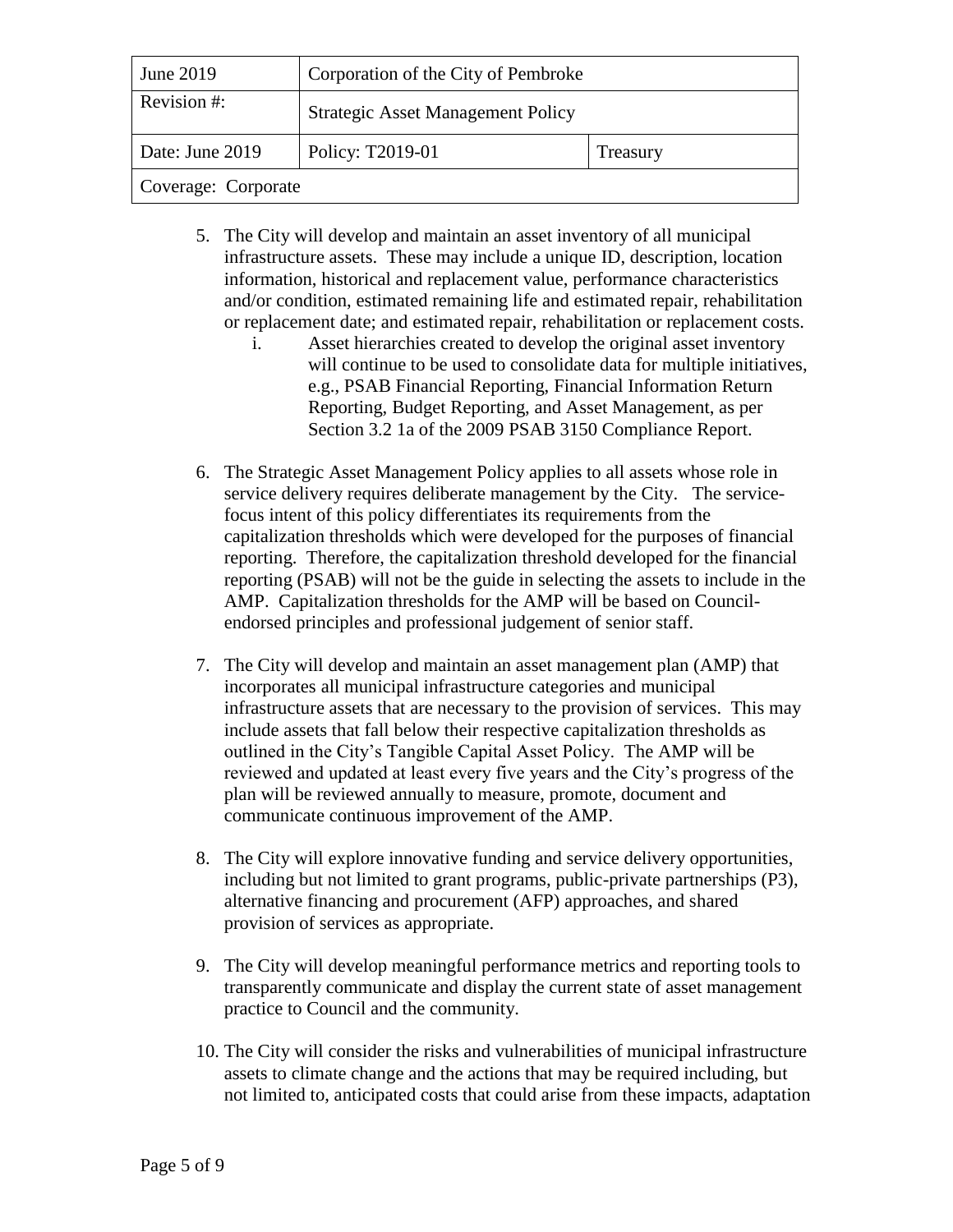| June 2019           | Corporation of the City of Pembroke      |          |
|---------------------|------------------------------------------|----------|
| Revision #:         | <b>Strategic Asset Management Policy</b> |          |
| Date: June 2019     | Policy: T2019-01                         | Treasury |
| Coverage: Corporate |                                          |          |

opportunities, mitigation approaches, disaster planning and contingency funding. Impacts may include matters relating to operations, levels of service and lifecycle management.

- 11. The City will align financial plans with the established asset management plan and other applicable legislation.
	- i. Any financial plans prepared under the Safe Drinking Water Act, 2002, such as a water rate review that considers capital and operating infrastructure needs through a lifecycle costing approach analysis of financing options, and reserve fund position.
- 12. The City will align all asset management planning with the Province of Ontario's land-use planning framework, including any relevant policy statements issued under section 3(1) of the Planning Act; shall conform with the provincial plans that are in effect on that date; and shall be consistent with all municipal official plans.
- 13. The City will coordinate planning for interrelated municipal infrastructure assets with separate ownership structures by pursuing collaborative opportunities with neighbouring municipalities and jointly-owned municipal bodies wherever viable and beneficial.
- 14. The City will develop processes and provide opportunities for municipal residents and other interested parties to offer input into asset management planning.
- 15. The City shall post the current strategic asset management policy and asset management plan on the City's website, and shall provide a copy of the policy and plan to any person that requests it.

## **5.0 Key Principles**

The guiding principles of the strategic asset management policy are outlined in the following list:

#### **Customer Focused**

The City will establish levels of service and performance targets to form the basis for strategic decision making and to maintain the confidence of customers in how City assets are managed.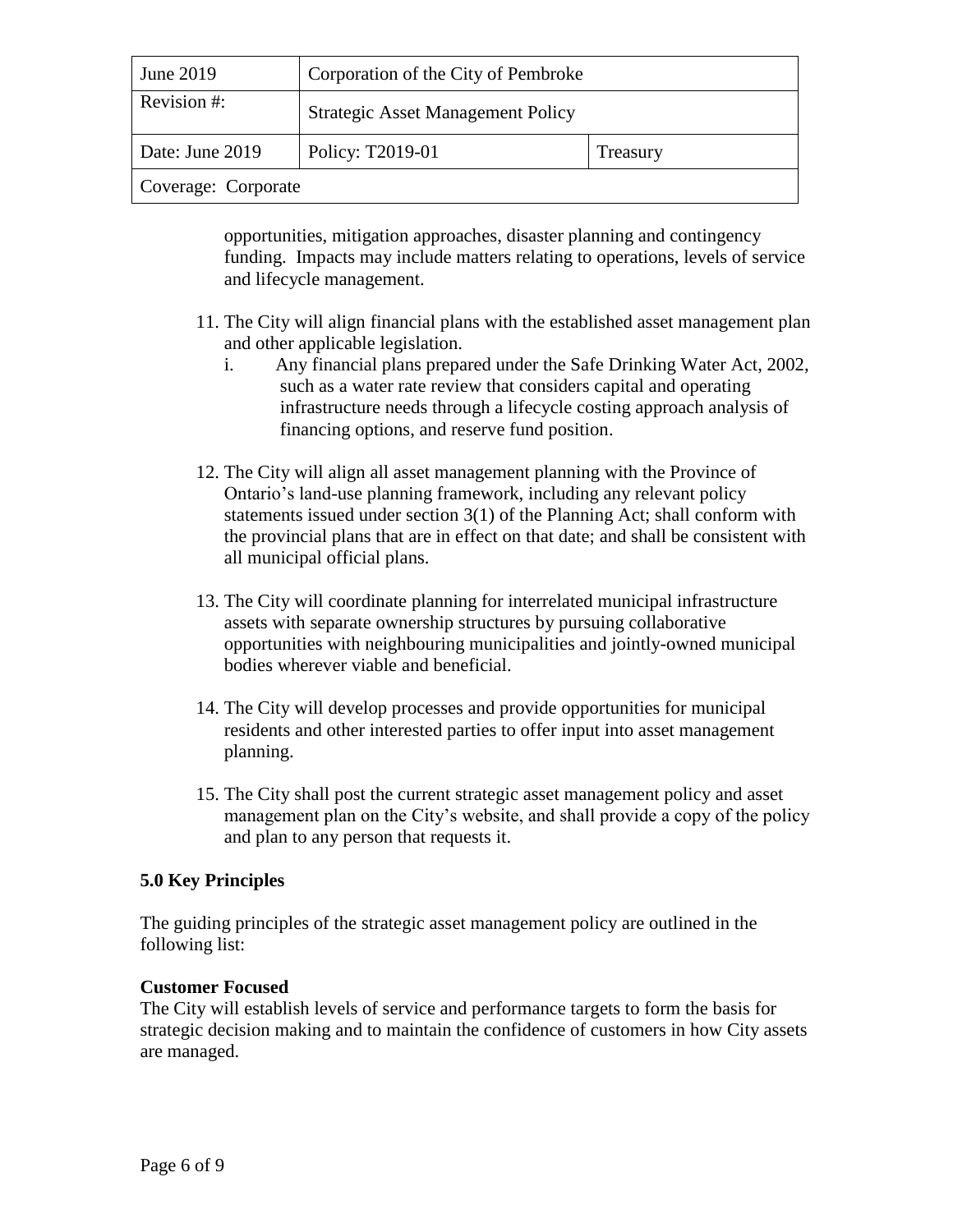| June 2019           | Corporation of the City of Pembroke      |          |
|---------------------|------------------------------------------|----------|
| Revision #:         | <b>Strategic Asset Management Policy</b> |          |
| Date: June 2019     | Policy: T2019-01                         | Treasury |
| Coverage: Corporate |                                          |          |

## **Service Focused**

The City will consider all the assets in a service context and take into account their interrelationships as opposed to optimizing individual assets in isolation.

## **Risk-based**

The City will manage the asset risk associated with attaining the agreed levels of service by focusing resources, expenditures, and priorities based upon risk assessments and the corresponding cost/benefit, recognizing that public safety is the priority.

## **Forward Looking**

As part of the commitment to long-term sustainability, the City will make the appropriate decisions and provisions to better enable its assets to handle potential vulnerabilities, including changing demographics, customer expectations, legislative requirements, technological and environmental factors.

## **Value-based/Affordable**

The City will utilize practices, interventions and operations that aim at balancing the lifecycle cost of asset ownership, agreed levels of service, risks, and aims at maximizing value from assets and services.

## **Holistic**

The City will take a holistic approach that looks at the "big picture" and considers the combined impact of managing all aspects and stages of the asset life cycle.

# **7.0 Roles and Responsibilities**

The development and continuous support of the City's asset management program requires a wide range of duties and responsibilities. The following passages outline the persons responsible for these tasks:

# **1. Council**

- i. Approve the strategic asset management policy and direction of the asset management program through its approval of the City's asset management plan by Resolution
- ii. Conduct an annual review of the City's progress in implementing the asset management plan, identify any factors impeding implementation and develop a strategy to address these factors; on or before July 1 in each year, starting the year after the asset management plan is complete
- iii. Maintain adequate organizational capacity to support the core practices of the asset management program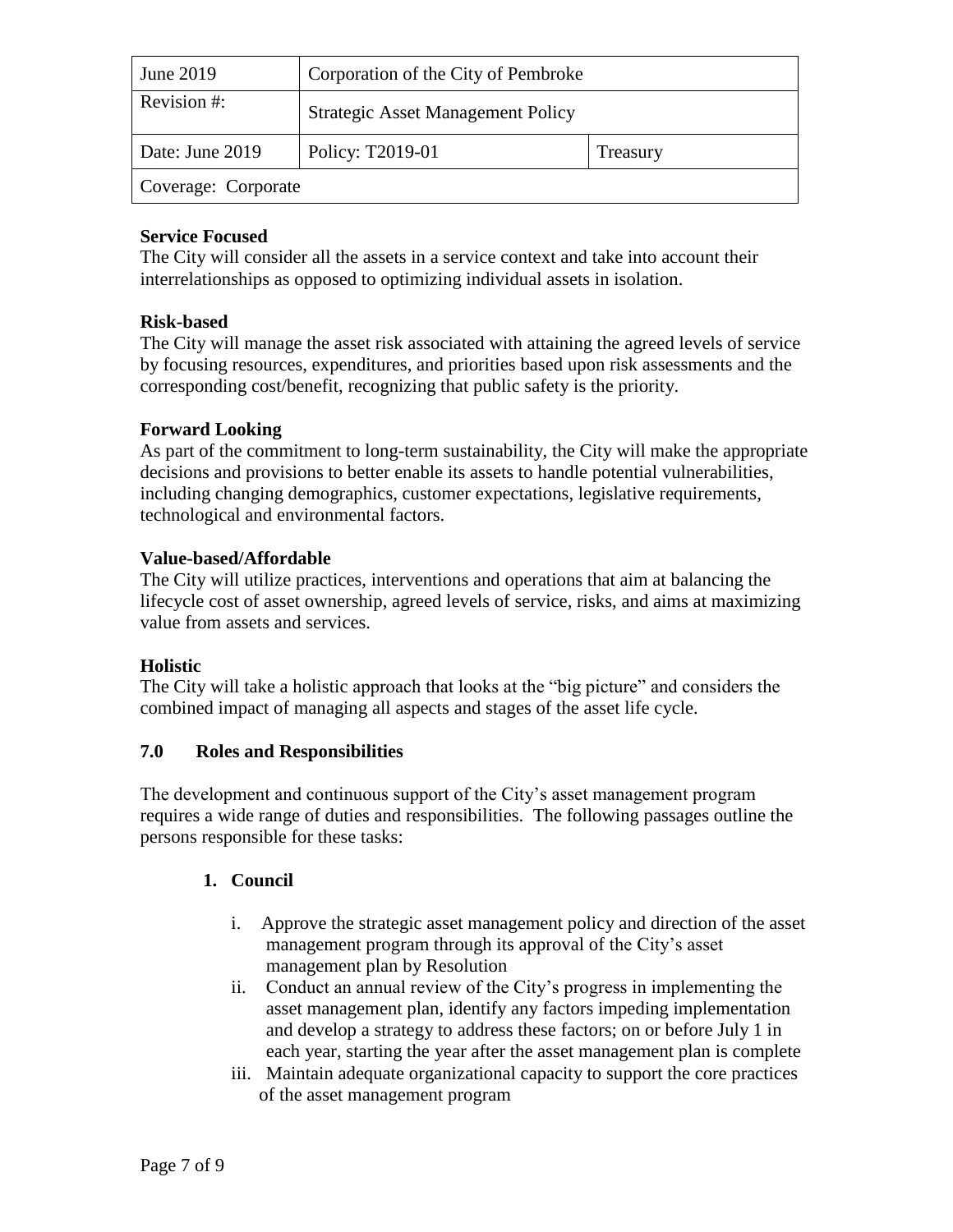| June 2019           | Corporation of the City of Pembroke      |          |
|---------------------|------------------------------------------|----------|
| Revision #:         | <b>Strategic Asset Management Policy</b> |          |
| Date: June 2019     | Policy: T2019-01                         | Treasury |
| Coverage: Corporate |                                          |          |

- iv. Prioritize effective stewardship of assets in adoption and ongoing review of policy and asset management plan
- v. Approve capital and operating budgets delivered by staff
- vi. Approve levels of service

# **2. Executive Lead**

i. The Manager of Operations or designate will act as the executive lead ii. Endorse each asset management plan and updates to the asset management plan

# **3. Leadership Team**

- i. Development of policy and policy/plan updates
- ii. Provide corporate oversight to goals and directions and ensure the asset management program aligns with the City's strategic plan
- iii. Ensure that adequate resources are available to implement and maintain core asset management practices
- iv. Define levels of service and make recommendations to Council
- v. Report on asset management program progress and results
- vi. Provide organization-wide leadership in asset management practices and concepts
- vii. Maintain adequate organizational capacity to support the core practices of the asset management program
- viii. Prioritize effective stewardship of assets in adoption and ongoing review of policy and asset management plan
- ix. Manage budgets based on lifecycle activities and financial management strategies

# **4. Departmental Staff**

- i. Utilize the new business processes and technology tools developed as part of the asset management program
- ii. Participate in implementation task teams to carry-out asset management activities
- iii. Implement and maintain defined capital asset levels of service
- iv. Track, analyze and report on asset management program progress and results